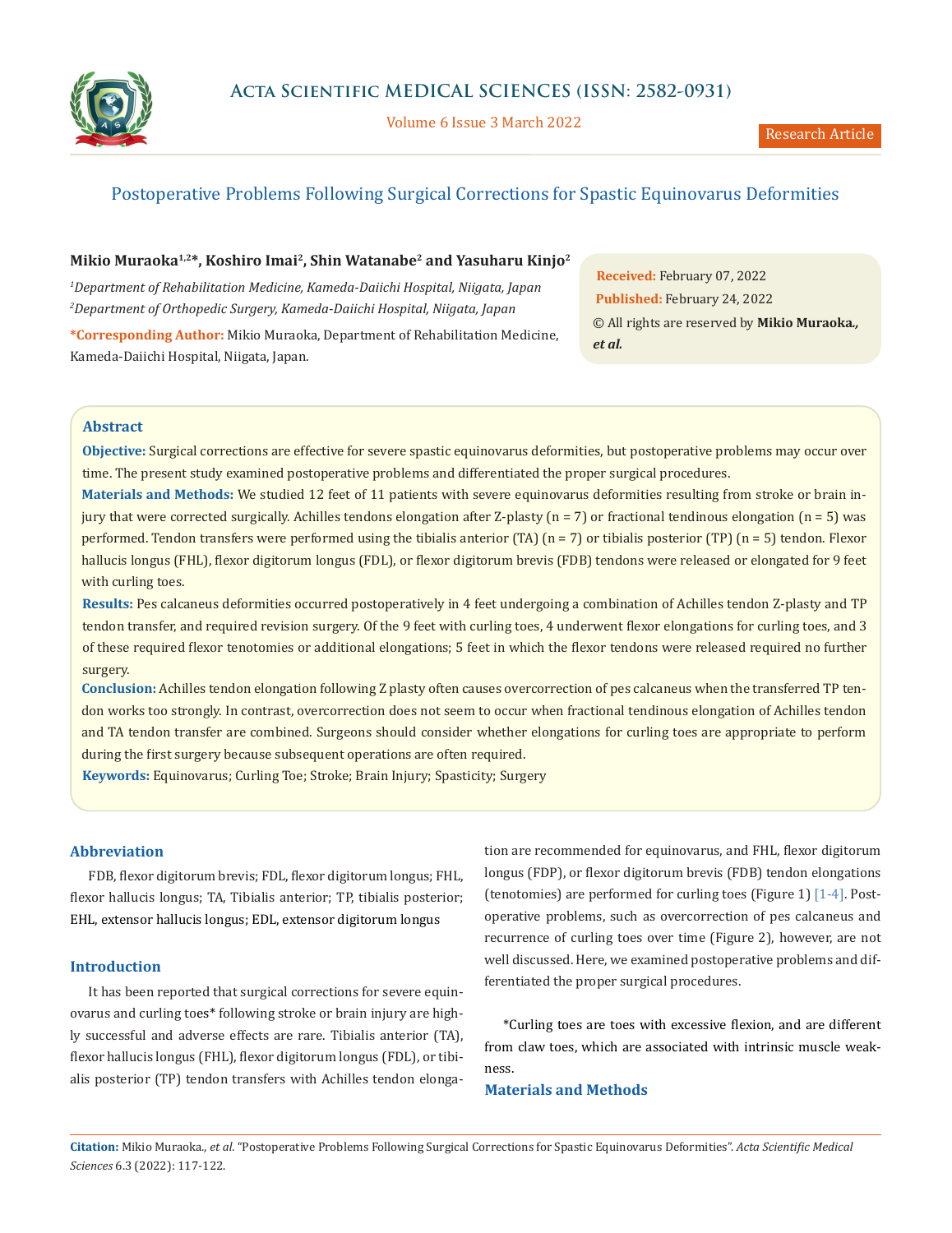



b: postoperative status

**Figure 1:** Surgical correction for spastic equinovarus deformity: Foot deformity was corrected and a stable gait with ankle foot orthosis was achieved.



**Figure 2:** Postoperative problems: Pes calcaneus, Pes valgus, and curling toes may occur over the long-term, potentially causing pressure sores on the heel and corns on the toes.

We studied 12 feet of 11 patients with severe equinovarus deformities resulting from stroke  $(n = 8)$  or brain injury  $(n = 3)$  that were corrected surgically. In 1 patient with brain injury, consecutive reconstruction surgery was required bilaterally.

Of the 11 patients, 8 were men and 3 were women (age range 16 - 72 years). Hemiplegic lower limbs were classified according to the Brunnstrom stage; Ⅳ in 11 lower limbs and Ⅲ in 1 lower limb [5]. Two patients were able to ambulate in the neighborhood using ankle foot orthoses and canes, 2 patients were able to ambulate in the home, 2 patients were nonfunctional (walk for exercise only), and 5 patients were non-ambulators  $[6]$ . The period from the onset to the surgical corrections was 5 months to 14 years. The followup period after surgery was 2 to 10 years (Table 1). Twelve surgical reconstructions were performed by combining Achilles tendon elongation and TA or TP tendon transfer for the equinovarus deformities. In 7 feet with more severe equinus deformity, Achilles tendons were elongated after Z-plasty, and in the remaining 5 feet, fractional tendinous elongations were performed (Figure 3) [7,8]. In 5 feet with severe hindfoot varus deformity, TP tendon transfers were performed through the interosseous membrane to the dorsum of the foot. In the remaining 7 feet, TA tendon transfers were performed after split anterior tibial tendon transfer (SPLATT) [1,9] for 5 feet, and after whole anterior tibial tendon transfer for 2 feet. The transferred TA or TP tendons were anchored to the cuboid or third cuneiform using suture anchors, interference screws, or bone tunnel fixation. Curling toes (excessive toe flexion) are common following stroke or brain injury, and in this study, 9 feet with curling toes were surgically corrected. Tenotomies of the FHL, FDL, or FDB were performed in the sole of the foot for 5 feet, and tendinous elongations of FHL and FDL were performed in the remaining 4 feet after fractional elongation or Z-plasty proximal to the flexor retinaculum at the medial ankle (Table 2, Figure 3).

### **Results**

Of the 11 patients that underwent surgery, 6 progressed in walking ability level, and the remaining 5 patients remained at the same level but showed improvement in locomotor activity and activities of daily living. Seven patients were able to walk independently in the home or neighborhood, whereas 4 patients remained nonfunctional or non-ambulatory. In 1 patient that remained non-ambulatory, transfers became easier. Pes calcaneus (calcaneo valgus) deformities occurred in 4 feet when a combination with Achilles tendon Z-plasty combined with TP tendon transfer was performed, and all required revision surgery for TP elongation between 8 months to 9 years. None of the 7 feet that underwent TA tendon transfer showed pes calcaneus deformity, but required ankle foot orthoses due to insufficient toe clearance. Of the 4 feet that underwent flexor elongations for curling toes, 3 feet required additional surgical procedures from 6 months to 2 years, while 5 feet that underwent flexor tenotomies required no further surgeries. In transferred tendon fixation, detachment problems occurred in 2 feet in which the tendon was anchored to the cuboid using su-

**Citation:** Mikio Muraoka*., et al.* "Postoperative Problems Following Surgical Corrections for Spastic Equinovarus Deformities". *Acta Scientific Medical Sciences* 6.3 (2022): 117-122.

118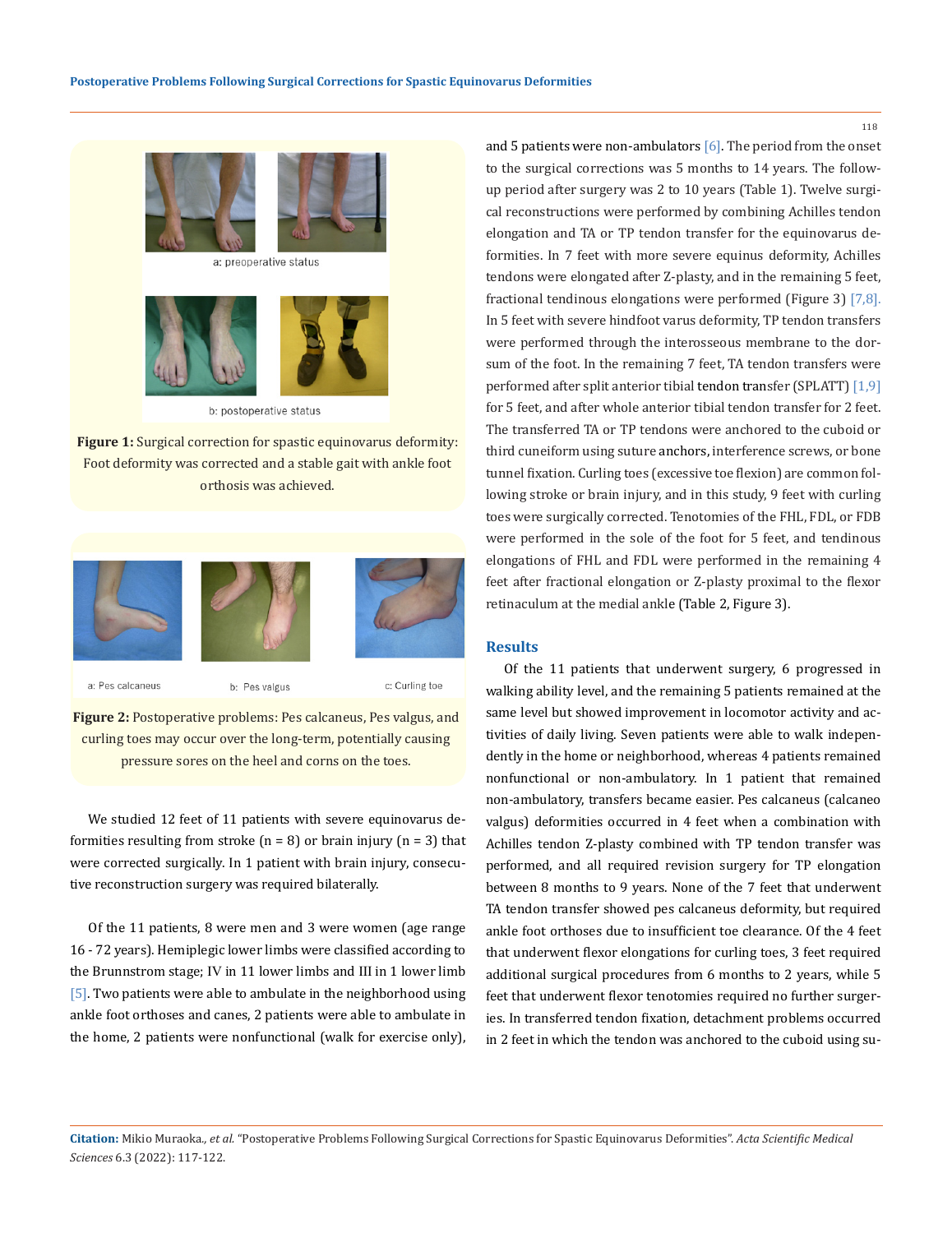| Case           | <b>Disease</b> | <b>Sex</b> | Age | Br. Stage $(L/E)$                                 | <b>Walking ability</b> | <b>Period to surgery</b> | $F/U$ period    |
|----------------|----------------|------------|-----|---------------------------------------------------|------------------------|--------------------------|-----------------|
| 1              | Brain Injury   | M          | 23  | IV                                                | Non-ambulation         | $(Rt)$ 2y                | 10 <sub>V</sub> |
|                |                |            |     | IV                                                | Non-ambulation         | $(Lt)$ 2y                | 9y              |
| $\overline{2}$ | C. Infarction  | M          | 72  | <b>IV</b>                                         | Household              | $(Lt)$ 4y                | 3y              |
| 3              | C. Hemorrhage  | M          | 16  | IV                                                | Non-ambulation         | $(Lt)$ 5m                | 7y              |
| $\overline{4}$ | Brain Injury   | M          | 16  | IV                                                | Non-ambulation         | $(Lt)$ 7m                | 6y              |
| $\overline{5}$ | Brain Injury   | M          | 25  | <b>IV</b>                                         | Non-ambulation         | $(Rt)$ $8y$              | 4v              |
| 6              | C. Hemorrhage  | F          | 61  | <b>IV</b>                                         | Nonfunctional          | $(Lt)$ 5y                | 4y              |
| 7              | C. Hemorrhage  | M          | 62  | IV                                                | Neighborhood           | $(Rt)$ $8y$              | 3y              |
| 8              | C. Hemorrhage  | M          | 69  | IV                                                | Nonfunctional          | $(Lt)$ 14y               | 3v              |
| 9              | C. Hemorrhage  | F          | 59  | $\scriptstyle\rm I\hspace{-.1em}I\hspace{-.1em}I$ | Non-ambulation         | $(Lt)$ 1y                | 2y              |
| 10             | C. Hemorrhage  | M          | 19  | <b>IV</b>                                         | Household              | $(Lt)$ 7y                | 5y              |
| 11             | C. Hemorrhage  | F          | 62  | <b>IV</b>                                         | Neighborhood           | $(Rt)$ 5y                | 2y              |

**Table 1:** Patients underwent corrective surgeries for spastic equinovarus deformities.







a: Z-plasty (Achilles tendon)

b: Fractional elongation (Gastrocnemius)

c: Fractional elongation (FHL and FDL)

**Figure 3:** Surgical procedures: Z-plasty, fractional elongation of the gastrocnemius, and fractional elongation of the FHL/FDL. Images were reproduced with permission from [7,8].

ture anchors, and revision surgeries were required (Table 3).

In case 1, bilateral severe pes calcaneus and curling toes became prominent with ankle dorsiflexion contracture 9 years after surgery, and the following revision surgeries were required: elongation of the transferred TP, TA, EHL, EDL, and peroneus tertius with FHL and FDL tenotomies in the right foot; and elongation of the transferred TP, TA, and EHL with FHL and FDL tenotomies in the left foot (Table 3).

## **Discussion**

In Achilles tendon elongation, fractional tenotomy of the gas-

| Case           | <b>Achilles tendon</b> | <b>Tendon transfer</b>   | <b>TA</b> transfer | Anchorage<br>bone | <b>Tendon fixation</b> | <b>Elongation/Tenotomy</b><br>FHL, FDL, FDB |  |
|----------------|------------------------|--------------------------|--------------------|-------------------|------------------------|---------------------------------------------|--|
| 1              | Z-plasty               | Tibialis Posterior       |                    | Cuboid            | Suture anchor          | FHL/FDL tenotomy                            |  |
|                | Z-plasty               | Tibialis Posterior       |                    | Cuboid            | Suture anchor          | FHL/FDL tenotomy                            |  |
| 2              | Z-plasty               | Tibialis Posterior       |                    | 3rd Cuneiform     | Suture anchor          |                                             |  |
| $\overline{3}$ | Z-plasty               | Tibialis Posterior       |                    | 3rd Cuneiform     | Suture anchor          | FHL/FDL Z-plasty                            |  |
| 4              | Z-plasty               | Tibialis Posterior       |                    | 3rd Cuneiform     | Suture anchor          | FHL Z-plasty                                |  |
| 5              | Fractional-E.          | Tibialis Anterior        | <b>SPLAT</b>       | Cuboid            | Suture anchor          | FHL/FDB tenotomy                            |  |
| 6              | Fractional-E.          | Tibialis Anterior        | <b>SPLAT</b>       | Cuboid            | Suture anchor          | FHL/FDB tenotomy                            |  |
| 7              | Fractional-E.          | Tibialis Anterior        | <b>SPLAT</b>       | Cuboid            | Suture anchor          | FHL/FDL tenotomy                            |  |
| $\overline{8}$ | Fractional-E.          | Tibialis Anterior        | <b>SPLAT</b>       | Cuboid            | Suture anchor          | FHL/FDL Fractional-E.                       |  |
| 9              | Z-plasty               | Tibialis Anterior        | <b>SPLAT</b>       | 3rd Cuneiform     | Bone tunnel            |                                             |  |
| 10             | Z-plasty               | Tibialis Anterior        | Whole TA           | 3rd Cuneiform     | Interference S.        |                                             |  |
| 11             | Fractional-E.          | <b>Tibialis Anterior</b> | Whole TA           | 3rd Cuneiform     | Interference S.        | FHL/FDL Fractional-E.                       |  |

**Table 2:** Surgical procedures.

**Citation:** Mikio Muraoka*., et al.* "Postoperative Problems Following Surgical Corrections for Spastic Equinovarus Deformities". *Acta Scientific Medical Sciences* 6.3 (2022): 117-122.

119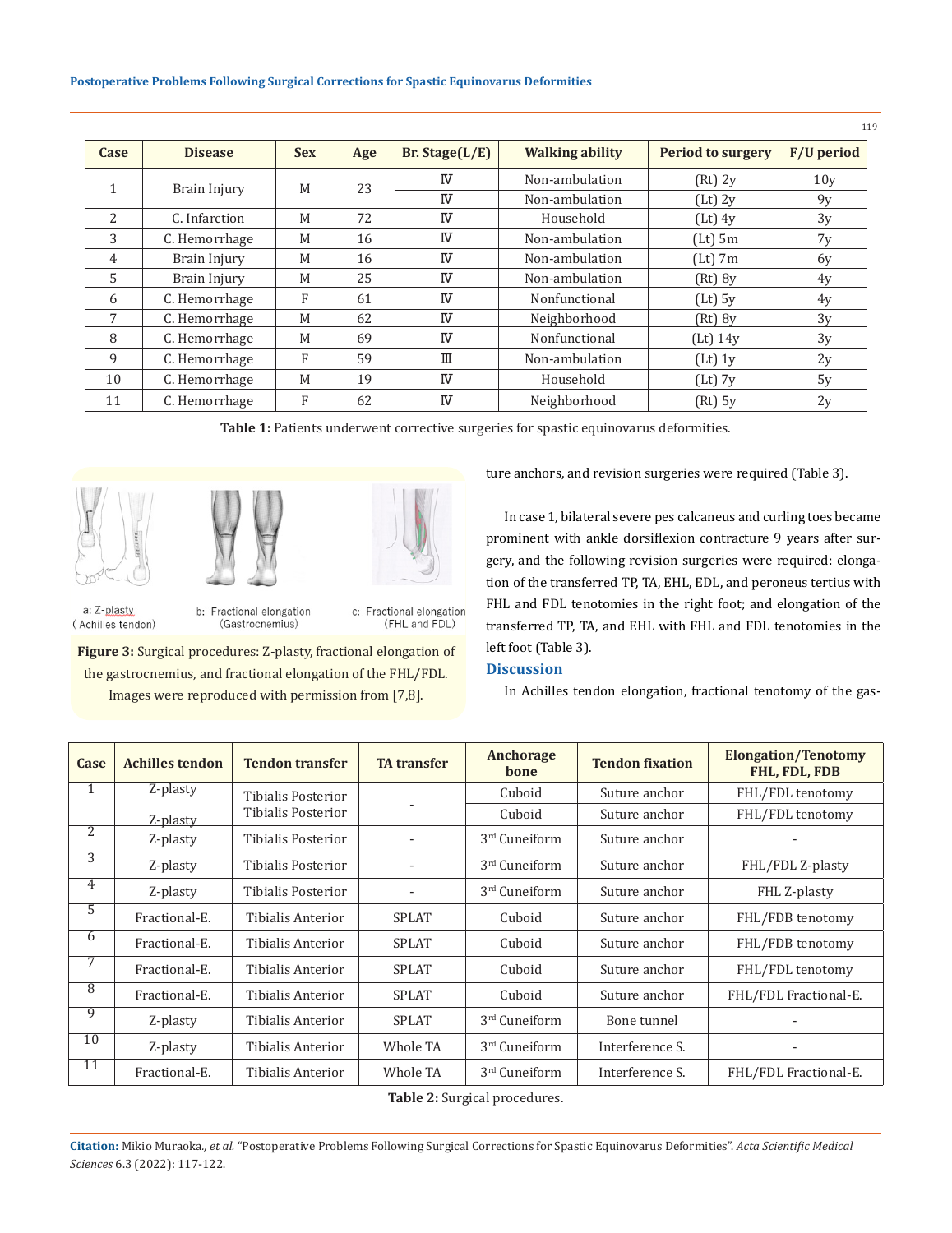|                |                        |                                                       |                           |                               |                   |                 |                                | 120             |  |
|----------------|------------------------|-------------------------------------------------------|---------------------------|-------------------------------|-------------------|-----------------|--------------------------------|-----------------|--|
|                | <b>Walking ability</b> | <b>Surgical procedures and Postoperative problems</b> |                           |                               |                   |                 |                                |                 |  |
| Case           |                        | <b>Achilles tendon</b><br>elongation                  | <b>Tendon</b><br>transfer | <b>Pes</b><br><b>Calaneus</b> | <b>Detachment</b> | <b>Revision</b> | <b>Curling toe</b>             | <b>Revision</b> |  |
| $\mathbf{1}$   | Nonfunctional          | Z-plasty                                              | TP                        | $\ddot{}$                     |                   | TP/TA elonga-   | FHL/FDL                        |                 |  |
|                |                        |                                                       |                           |                               |                   | tion            | tenotomy                       |                 |  |
|                |                        | Z-plasty                                              | TP                        | $+$                           |                   | TP/TA elonga-   | FHL/FDL                        |                 |  |
|                |                        |                                                       |                           |                               |                   | tion            | tenotomy                       |                 |  |
| $\overline{2}$ | Household              | Z-plasty                                              | TP                        |                               |                   |                 |                                |                 |  |
| 3              | Neighborhood           | Z-plasty                                              | TP                        | $+$                           |                   |                 | TP elongation FHL/FDL Z-plasty | <b>FDB</b>      |  |
|                |                        |                                                       |                           |                               |                   |                 |                                | tenotomy        |  |
| 4              | Household              | Z-plasty                                              | TP                        | $+$                           |                   | TP elongation   | FHL Z-plasty                   | FHL             |  |
|                |                        |                                                       |                           |                               |                   |                 |                                | Fractional E.   |  |
|                |                        |                                                       |                           |                               |                   |                 |                                | FDL Z-plasty    |  |
| 5              | Nonfunctional          | Fractional-E.                                         | TA                        |                               | $+$               | Reattachment    | FHL/FDB                        |                 |  |
|                |                        |                                                       |                           |                               |                   |                 | tenotomy                       |                 |  |
| 6              | Nonfunctional          | Fractional-E.                                         | <b>TA</b>                 |                               |                   |                 | FHL/FDB                        |                 |  |
|                |                        |                                                       |                           |                               |                   |                 | tenotomy                       |                 |  |
| 7              | Neighborhood           | Fractional-E.                                         | <b>TA</b>                 |                               |                   |                 | FHL/FDL                        |                 |  |
|                |                        |                                                       |                           |                               |                   |                 | tenotomy                       |                 |  |
| 8              | Household              | Fractional-E.                                         | TA                        |                               | $+$               | Reattachment    | FHL/FDL                        | FHL             |  |
|                |                        |                                                       |                           |                               |                   |                 | Fractional E.                  | tenotomy        |  |
| 9              | Non-ambulation         | Z-plasty                                              | <b>TA</b>                 |                               |                   |                 |                                |                 |  |
| 10             | Neighborhood           | Z-plasty                                              | <b>TA</b>                 |                               |                   |                 |                                |                 |  |
| 11             | Neighborhood           | Fractional-E.                                         | TA                        |                               |                   |                 | FHL/FDL                        |                 |  |
|                |                        |                                                       |                           |                               |                   |                 | Fractional E.                  |                 |  |

**Table 3:** Surgical procedures and postoperative problems.

trocnemius is performed to maintain the length of the soleus muscle and minimize the decrease in calf muscle power. On the other hand, Z-plasty shortens the calf muscle and markedly decreases muscle power. Z-plasty may lead to overcorrection of pes calcaneus (calcaneo valgus) when the transferred TP tendon is overactive. Therefore, fractional elongation of the Achilles tendon is recommended to avoid subsequent pes calcaneus (calcaneo valgus) when TP tendon transfer is performed for hindfoot varus deformity. Electromyographic gait analysis shows that the TA is active in these patients with spastic equinovarus, and TA transfer is most often selected for varus correction  $[10]$ . In our experience, the TA muscle sometimes becomes functional after Achilles tendon elongation by decreasing the reciprocal inhibition of calf muscle, but the transferred TA muscle contraction is weak and insufficient for toe clearance even if the transfer is sutured under sufficient tension to keep the ankle neutral during the swing phase; thus, ankle foot orthoses are often required [1].

Curling toes were often evident in spastic limbs postoperatively due to tenodynamic action accompanied by ankle dorsiflexion. In 4 feet with toe flexor tendons elongated at the medial ankle, the results were insufficient and three feet required revision surgery. Five feet underwent tenotomies, and the results were all sufficient. Therefore, surgeons should consider performing flexor tenotomy during the initial operation when there is concern for curling toes. Diagnosis in an anesthetized patient is difficult, however, and patients should be informed preoperatively that reoperations may be required for subsequent curling toes.

Following surgery, a short leg cast is applied for 4 weeks, then ankle foot orthoses are applied to protect the transferred tendon reattachment. We experienced 2 patients with detachment of a transferred tendon by the suture anchor system soon after surgery. In those patients, 8 and 11 years had passed since their strokes, respectively, and the anchored bones were osteoporotic. A biomechanical study showed that the suture anchors are superior to conventional bone tunnel fixation in vitro [11], but anchored bones become atrophic over the long-term with insufficient weight bearing in vivo. Therefore, we tried strengthening the reattachment using

**Citation:** Mikio Muraoka*., et al.* "Postoperative Problems Following Surgical Corrections for Spastic Equinovarus Deformities". *Acta Scientific Medical Sciences* 6.3 (2022): 117-122.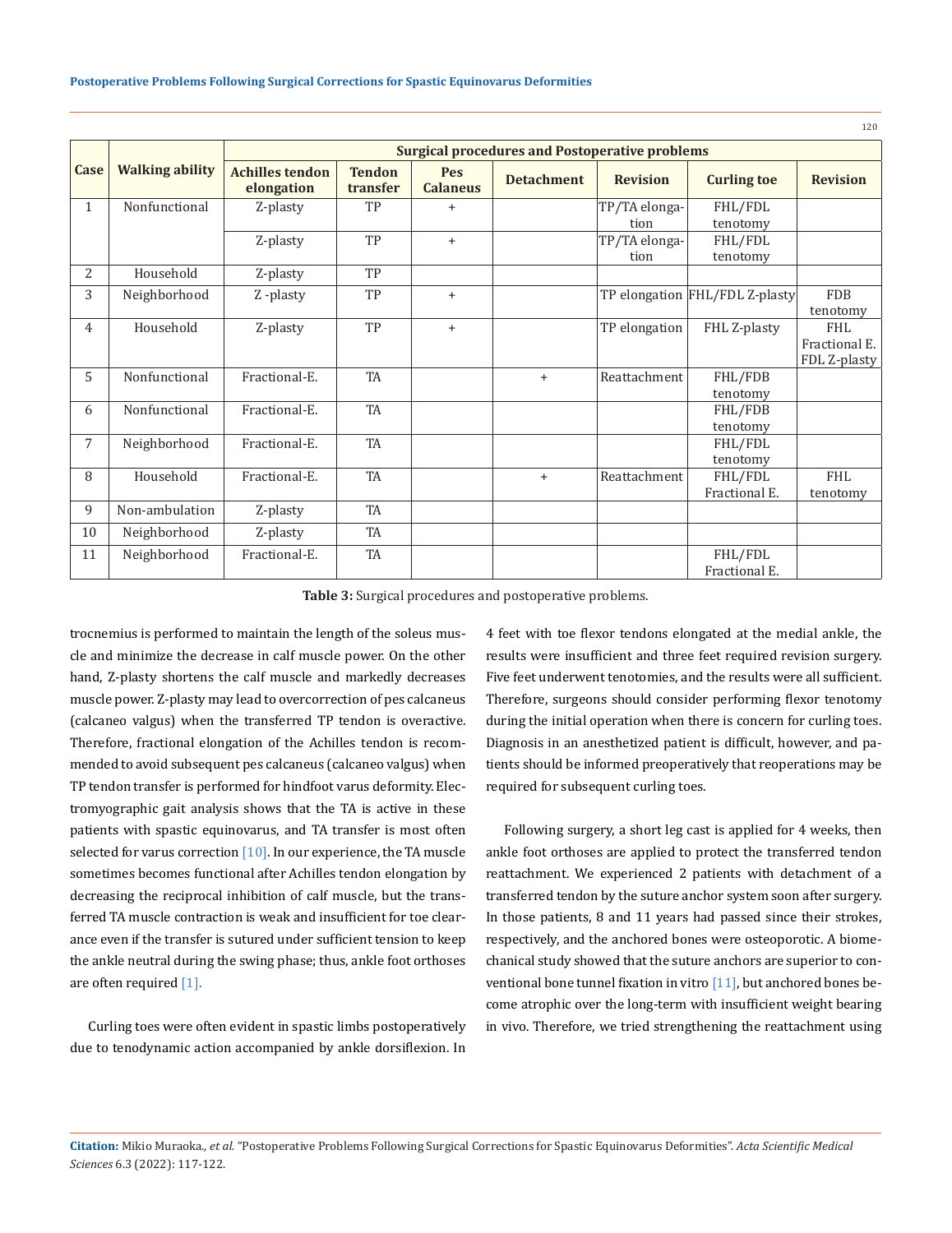interference screw fixation with tendon-junctional screw system (TJ system) in the last 2 cases. This TJ system for tendon attachment to small bones is strong and is expected to shorten the immobilization period after surgery [12].

Botulinum toxin is effective for spastic equinovarus, but it is insufficient for much more severe spastic deformities accompanied by pain and pressure sores. Achilles tendon elongation after Z-plasty is still useful for extremely severe pes equinus and tarsal fusion might be effective for chronic severe equinovarus deformities [13]. It is important to perform the proper surgical procedures for successful results. Dynamic electromyography is certainly a valuable method for decision-making  $[10]$ , but it is not yet used generally in clinical practice. We hope surgeons can learn from our successes and failures.

## **Conclusion**

Achilles tendon elongation following Z-plasty often causes overcorrection of pes calcaneus (calcaneo valgus) when the transferred TP tendon works too strongly. In contrast, overcorrection does not seem to occur when Achilles tendon fractional tendinous elongation and anterior tibial tendon transfer are combined. When flexor elongations for curling toes are performed during the first surgery, multiple subsequent operations are often required. Therefore, surgeons should consider that toe flexor elongations may be insufficient.

### **Acknowledgement**

The authors deeply thank Kenji Watanabe, MD, PhD for his support.

#### **Conflict of Interest**

The authors have nothing to disclose.

### **Ethical Approval**

This study was approved by the appropriate ethics review boards at Kameda-Daiichi Hospital.

### **Bibliography**

- 1. Waters RL., *et al*[. "Surgical correction of gait abnormalities fol](https://pubmed.ncbi.nlm.nih.gov/657645/)lowing stroke". *[Clinical Orthopaedics and Related Research](https://pubmed.ncbi.nlm.nih.gov/657645/)* 131 [\(1978\): 54-63.](https://pubmed.ncbi.nlm.nih.gov/657645/)
- 2. Renzenbrink GJ., *et al*[. "Improving walking capacity by surgi](https://pubmed.ncbi.nlm.nih.gov/22729787/)[cal correction of equinovarus foot deformity in adult patients](https://pubmed.ncbi.nlm.nih.gov/22729787/)  [with stroke or traumatic brain injury: a systemic review".](https://pubmed.ncbi.nlm.nih.gov/22729787/) *Jour[nal of Rehabilitation Medicine](https://pubmed.ncbi.nlm.nih.gov/22729787/)* 44 (2012): 614-623.
- 3. Hosalkar H., *et al*[. "Fixation techniques for split anterior tibi](https://pubmed.ncbi.nlm.nih.gov/18648897/)[alis transfer in spastic equinovarus feet".](https://pubmed.ncbi.nlm.nih.gov/18648897/) *Clinical Orthopaedics and Related Research* [466 \(2008\): 2500-2506.](https://pubmed.ncbi.nlm.nih.gov/18648897/)
- 4. Yamamoto H., *et al*. "Surgical correction of foot deformities after stroke". *Clinical Orthopaedics and Related Research* 282 (1992): 213-218.
- 5. [Brunnstrom S. "Motor testing procedures in hemiplegia: based](https://academic.oup.com/ptj/article/46/4/357/4616501)  [on sequential recovery stages".](https://academic.oup.com/ptj/article/46/4/357/4616501) *Physical Therapy* 46 (1966): [357-375.](https://academic.oup.com/ptj/article/46/4/357/4616501)
- 6. Viosca E., *et al*[. "Proposal and validation of a new functional](https://pubmed.ncbi.nlm.nih.gov/15954065/)  [ambulation classification scale for clinical use".](https://pubmed.ncbi.nlm.nih.gov/15954065/) *Archives of [Physical Medicine and Rehabilitation](https://pubmed.ncbi.nlm.nih.gov/15954065/)* 86 (2005): 1234-1238.
- 7. Haga N. "Corrective surgery for equinus". NEW OS NOW 16, TOKYO: Medical View (2002): 46-51.
- 8. Mitsuhasi T and Otokoto M. "Surgery for spastic equinovarus". NEW OS NOW 16, TOKYO: Medical View (2002): 162-168.
- 9. Gasse N., *et al*[. "Fixation of split anterior tibialis tendon trans](https://pubmed.ncbi.nlm.nih.gov/23062446/)[fer by anchorage to the base of the 5th metatarsal bone".](https://pubmed.ncbi.nlm.nih.gov/23062446/)  *[Orthopaedics and Traumatology, Surgery and Research](https://pubmed.ncbi.nlm.nih.gov/23062446/)* 98 [\(2012\): 829-833.](https://pubmed.ncbi.nlm.nih.gov/23062446/)
- 10. Walter RL., *et al*[. "Electromyographic gait analysis before and](https://pubmed.ncbi.nlm.nih.gov/7056784/)  [after operative treatment for hemiplegic equinus and equin](https://pubmed.ncbi.nlm.nih.gov/7056784/)ovarus deformity". *[The Journal of Bone and Joint Surgery.](https://pubmed.ncbi.nlm.nih.gov/7056784/)  American Volume* [64-A \(1982\): 284-288.](https://pubmed.ncbi.nlm.nih.gov/7056784/)

121